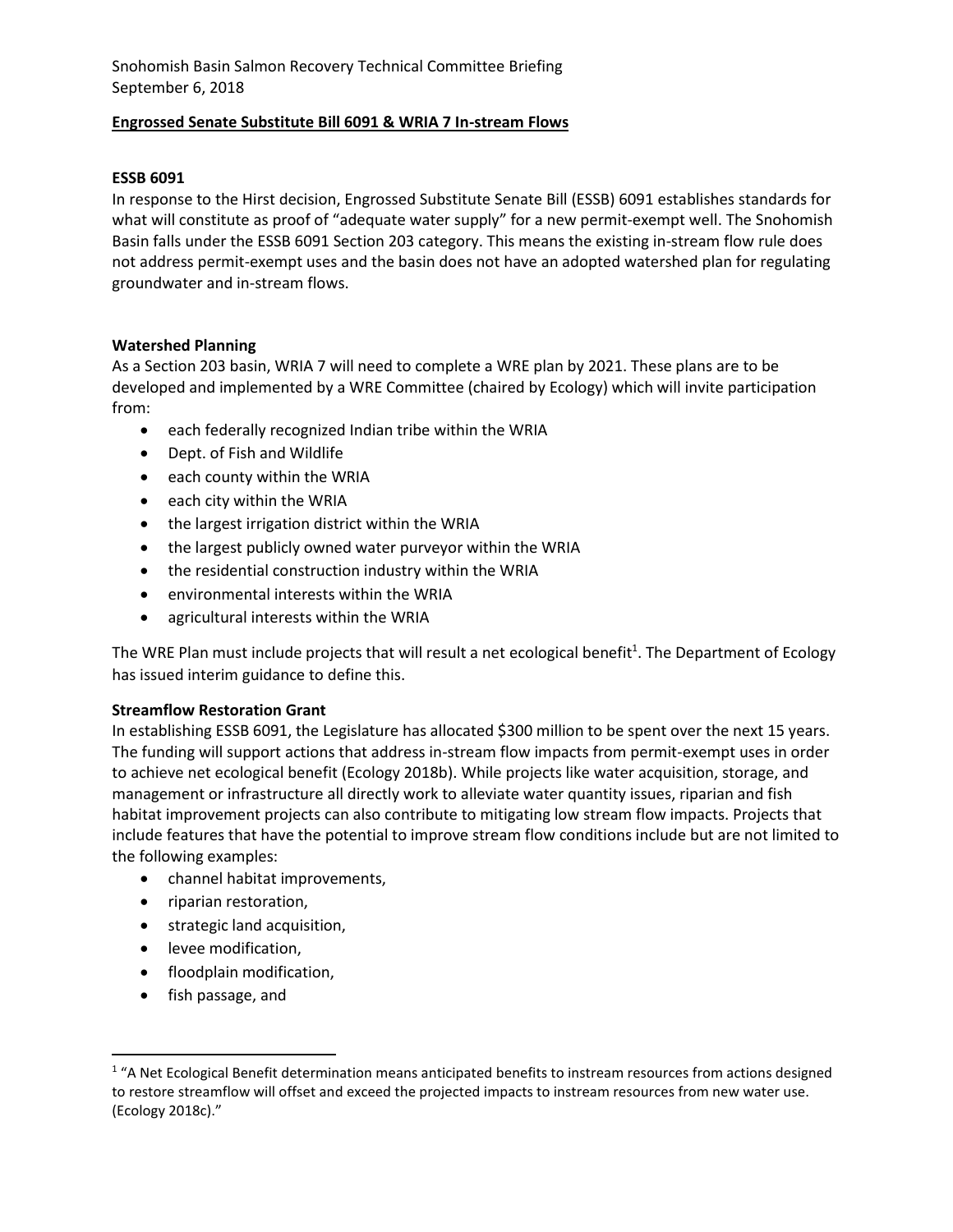beaver introductions

The project examples listed above will also be eligible for the Streamflow Restoration Grant funding administered by Ecology. The deadline for the first round of project proposals is October  $31^{st}$  2018. Grant awards will be decided by the end of December 2018 (Ecology 2018b).

2018 Grant Timeline –

- One-month solicitation of grant applications no later than September 2018
- Applications due October 31st
- Ecology's rating and tanking of applications in fall 2018
- Grant awards decided by the end of December 2018

Priority Projects –

- Highest priority projects will offset the impacts of new domestic permit-exempt consumptive water use during the same time and in the same place as the impact of that use.
- Lower priority projects are in the same WRIA and replace new domestic permit-exempt consumptive water use only during critical low flow periods.
- Lowest priority are projects that protect or improve instream resources without replacing the consumptive quantity of water, where such projects are in addition to those actions necessary to offset potential impacts to instream flows associated with new permit-exempt domestic consumptive water use.

Ecology will be working with Snohomish County, and other basin stakeholder groups, in late 2018 to create the WRE Committee and begin the WRE planning process for the Snohomish watershed. Snohomish County is currently working to identify potential preliminary projects to put forward for the initial round of grant funding which could aid in the development of the WRE plan.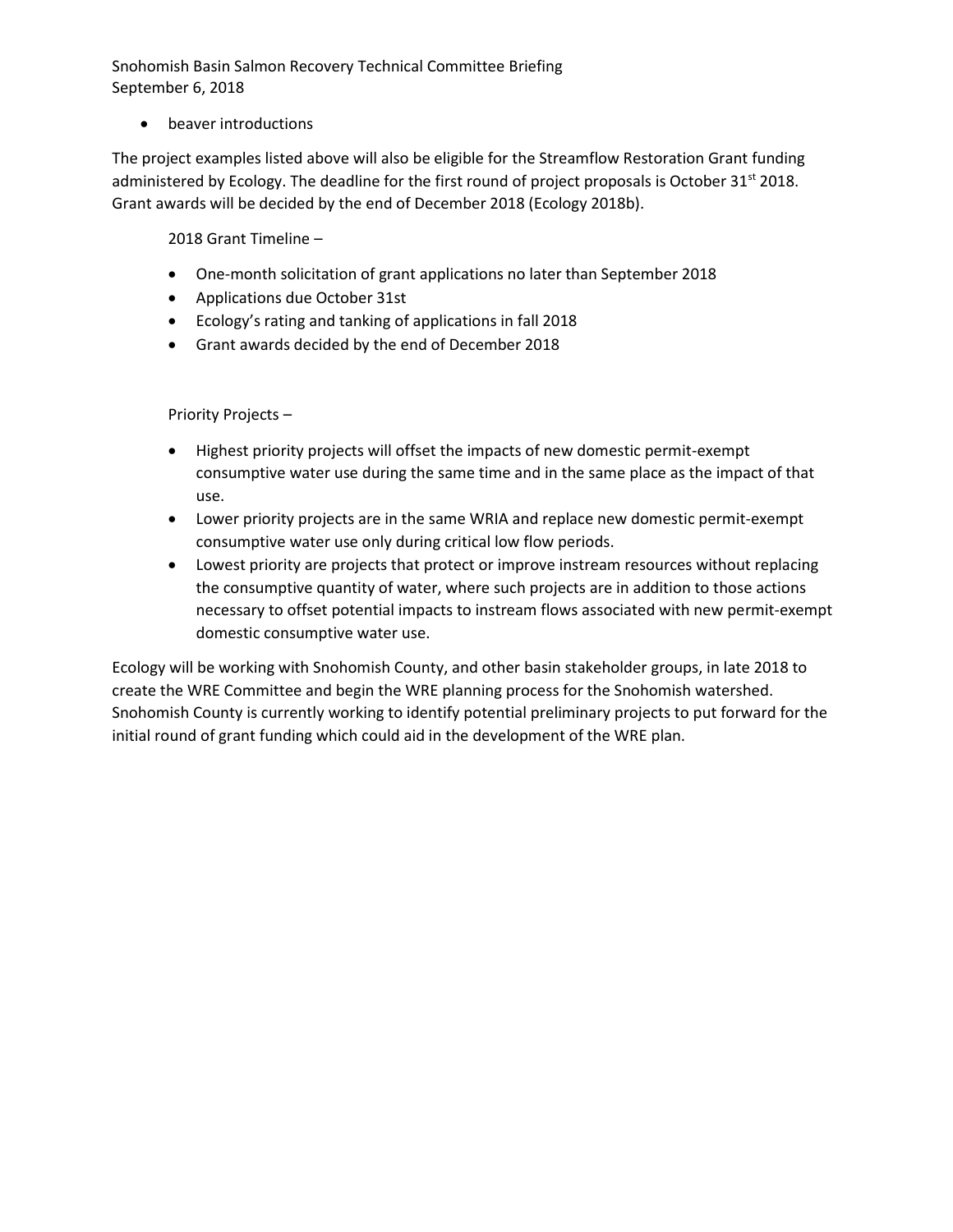### **High Priority Projects**

Water acquisition - The highest priority acquisition projects are water right purchases that offset the impacts of permit-exempt domestic well consumptive water uses during the time and in the locations that the impacts occur.

The next highest priority projects are water right purchases that offset the impacts from permit-exempt domestic well consumptive water uses during critical low flow periods.

Water storage – Surface storage: Depressions in the land surface can be utilized or created to serve as surface storage reservoirs or ponds. Streamflow (when available) or other water sources can be diverted to the reservoir for later release to enhance streamflow during low flow periods.

Managed aquifer recharge: Managed aquifer recharge (MAR) is the purposeful recharge of water to aquifers for eventual groundwater discharge to benefit streamflows. For example, shallow spreading basins excavated into the landscape to expose the top of the permeable gravel material (which makes up the matrix of the water table aquifer) can be filled with diverted surface water, when it is available.

Infiltration ponds: An infiltration pond is a shallow artificial depression that is designed to infiltrate water through permeable soils into the shallow aquifer.

Cisterns: A cistern is a waterproof receptacle for holding water. They have historically been built to catch and store rainwater.

Altered water management or infrastructure - Water management improvements involve changes in how and when water is used. Eligible water conservation and efficiency projects must provide permanent streamflow benefits.

Examples include:

- Source switches
- Streamflow re-timing
- Infrastructure improvements for conservation e.g.) diversion modification, lining & piping, sprinkler conversion
- Stream augmentation

# **Lower Priority Projects**

Channel habitat improvements – Projects that improve stream conditions without increasing flow e.g.) stream bank restoration, gravel & woody structure augmentation, channel re-meandering

Riparian restoration – Riparian planting to replace invasive species with native vegetation, increase shading, livestock exclusion fencing, removing creosoted wood and garbage, reducing impervious surfaces

Strategic land acquisition – Projects should be associated with improving stream conditions e.g.) protecting stream banks, promoting a healthy riparian corridor, protecting from future development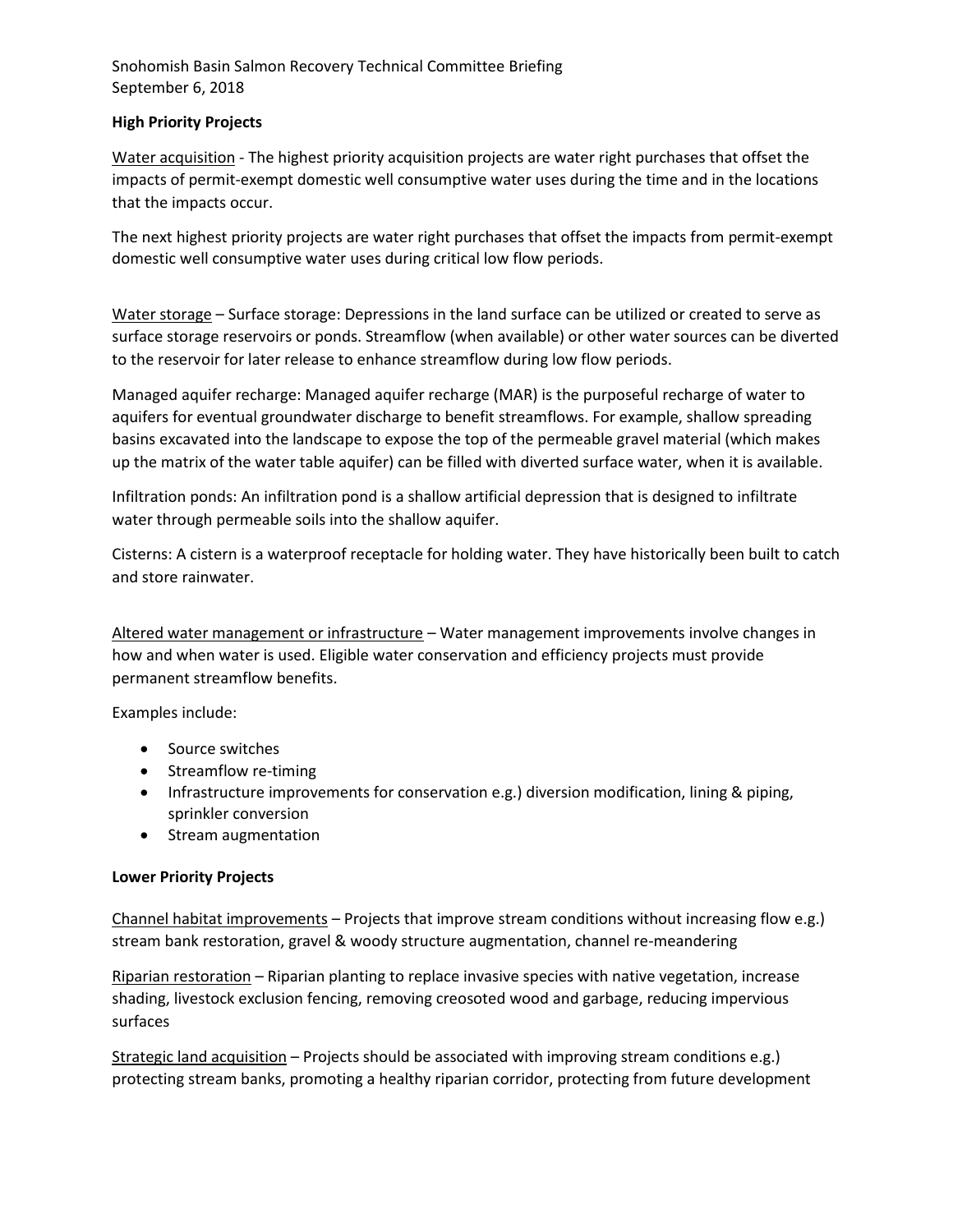Levee modification - Any modification that improves stream conditions e.g.) setbacks, increased shading

Floodplain modification – Projects that promote healthy floodplains and increase juvenile rearing, high flow refuge, species diversity

Fish passage – Removing or modifying barriers to allow fish passage for increased range of salmonid access

Beaver introduction - Projects promote increased channel complexity, species diversity, and salmonid rearing habitat

## **Successful Project Proposals**

- Show how the project addresses impacts to surface water and fish habitat from rural residential development.
- Explain why the applicant chose the project
- Demonstrate that the project is well thought out.
- Show that funds will be well spent.
- $\bullet$  Illustrate that the project is ready to go.
- Be easy to read and understand